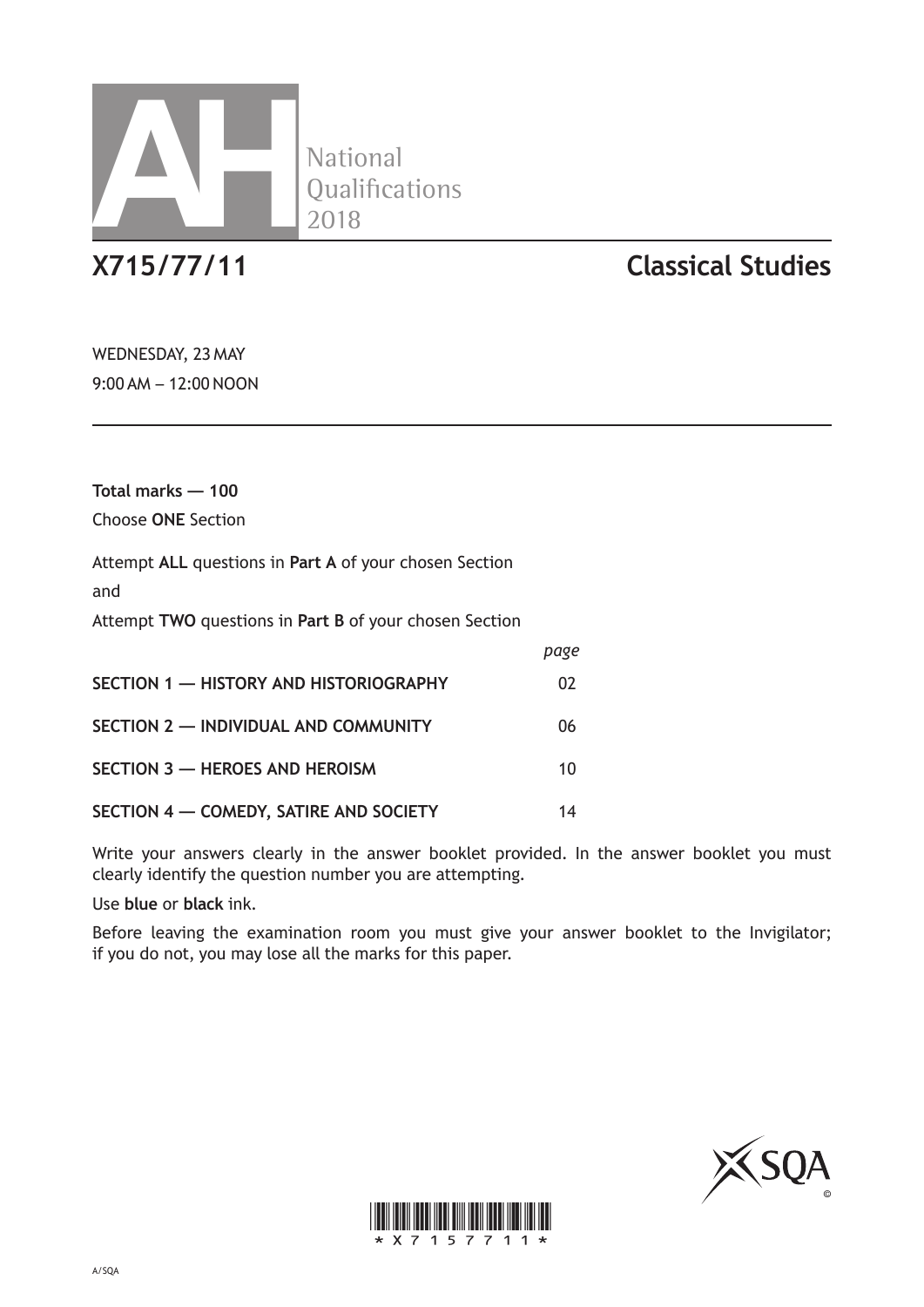## **SECTION 1 — HISTORY AND HISTORIOGRAPHY Part A — CLASSICAL LITERATURE — 50 marks**

Attempt **ALL** questions in this Part if you have studied History and Historiography.

Study the sources below and attempt the questions which follow.

**Source A:** Thucydides, 7. 15

Nicias' letter to the Athenian assembly concluded thus, 'Now you are not to think that either your generals or your soldiers have ceased to be a match for the forces opposed to them. But you are to reflect that a general Sicilian coalition is being formed against us; that a fresh army is expected from the Peloponnese, while the force we have here is unable to cope even with our present antagonists; and you must promptly decide either to recall us or to send out to us another fleet and army as numerous again, with a large sum of money, and someone to succeed me, as a disease in my kidneys renders me unfit to retain my post. I have, I think, some claim on your indulgence as while I was in my prime I did you much good service in my commands.'

**1.** To what extent does Nicias' letter show us the causes of the failure of the Sicilian expedition?

Refer to **Source A** and your own knowledge.

**Source B:** Tacitus, *Annals*, 1. 4

No one had any worries as long as Augustus retained his physical powers, and kept himself going, and his ruling-house as well as the peace of the empire. But when old age incapacitated him, his approaching end brought hopes of change. A few people started idly talking of the blessings of freedom. Some, more numerous, feared civil war; others wanted it. The great majority, however, exchanged critical gossip about candidates for the succession: first, Agrippa Postumus — a savage without either the years or the training needed for imperial responsibilities. Tiberius, the next to be considered, had the seniority and military reputation, but he also possessed the ancient arrogance of the Claudian family, and signs of a cruel nature kept breaking out, no matter how much he tried to hide it. And then there was that feminine bully, his mother Livia. 'So, we have to be slaves to a woman,' people were saying.

**2.** In what ways does Tacitus show the problems caused by imperial succession?

Refer to **Source B** and your own knowledge.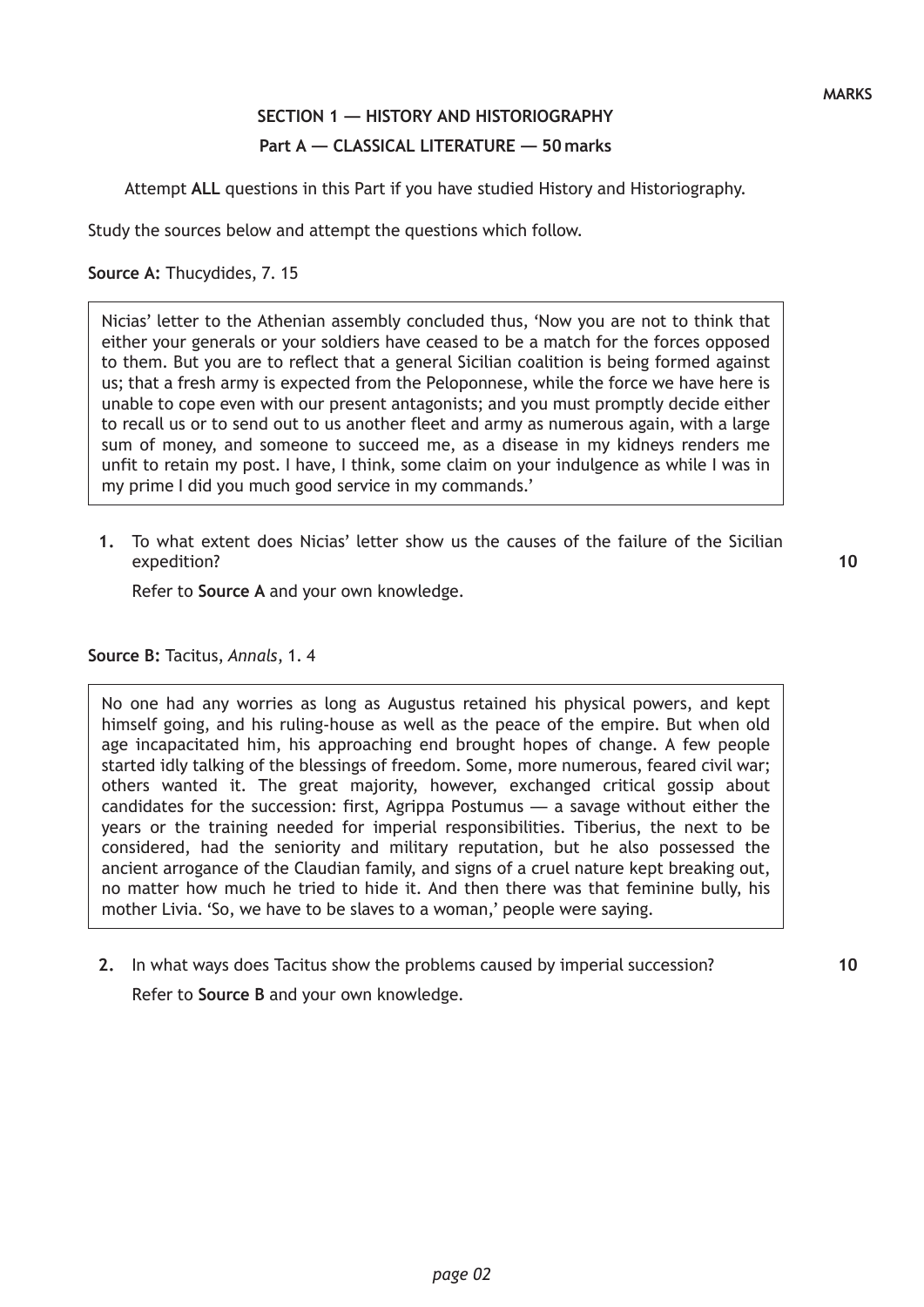#### **Source C:** Thucydides, 1. 1

Thucydides, an Athenian, wrote the history of the war between the Peloponnesians and the Athenians, beginning at the moment that it broke out, and believing that it would be a great war, and deserved to be written about more than any that preceded it. This belief was not without grounds. The preparations of both Sparta and Athens were in every department in the last state of perfection; and he could see the rest of the Greek race taking sides in the quarrel. Indeed, this was the greatest movement yet known in history, not only of the Greeks, but of a large part of the barbarian world — I almost said of all mankind. For though the events of long ago could not, due to the distance in time, be clearly understood, all evidence points to the conclusion that there has been nothing on a greater scale, either in war or other matters.

#### **Source D:** Polybius, 3. 1

I have chosen to write on the theme of how, when and why all the known parts of the world were brought under the domination of Rome. This can be seen as a single action and a single spectacle, which has an identifiable beginning, a fixed duration and an acknowledged end. I propose to preface this with a short survey of the principal phases in this process from start to finish. In this way I can best convey to the student of my history a clear conception of my plan. From the beginning to the end of my chosen period there is a span of fifty-three years, which embraces a greater number of momentous events than any other period of comparable length in past history.

**3.** Compare the reasons Thucydides and Polybius give for writing their histories. Refer to **Sources C, D** and your own knowledge.

**Source E:** 21st century British writer

It may seem unfashionable to say so, but history and historians should seize the imagination. In addition to this, they should seize the intellect. History can be an account of facts; a narrative of adventure and of vision; and a narrative of characters and of incidents. And on top of that, it is also a portrait of the great general drama of the human spirit.

**4.** Compare this modern attitude to history with the attitudes of **at least** two history writers of the classical world.

Refer to **Source E** and your own knowledge.

**[Turn over**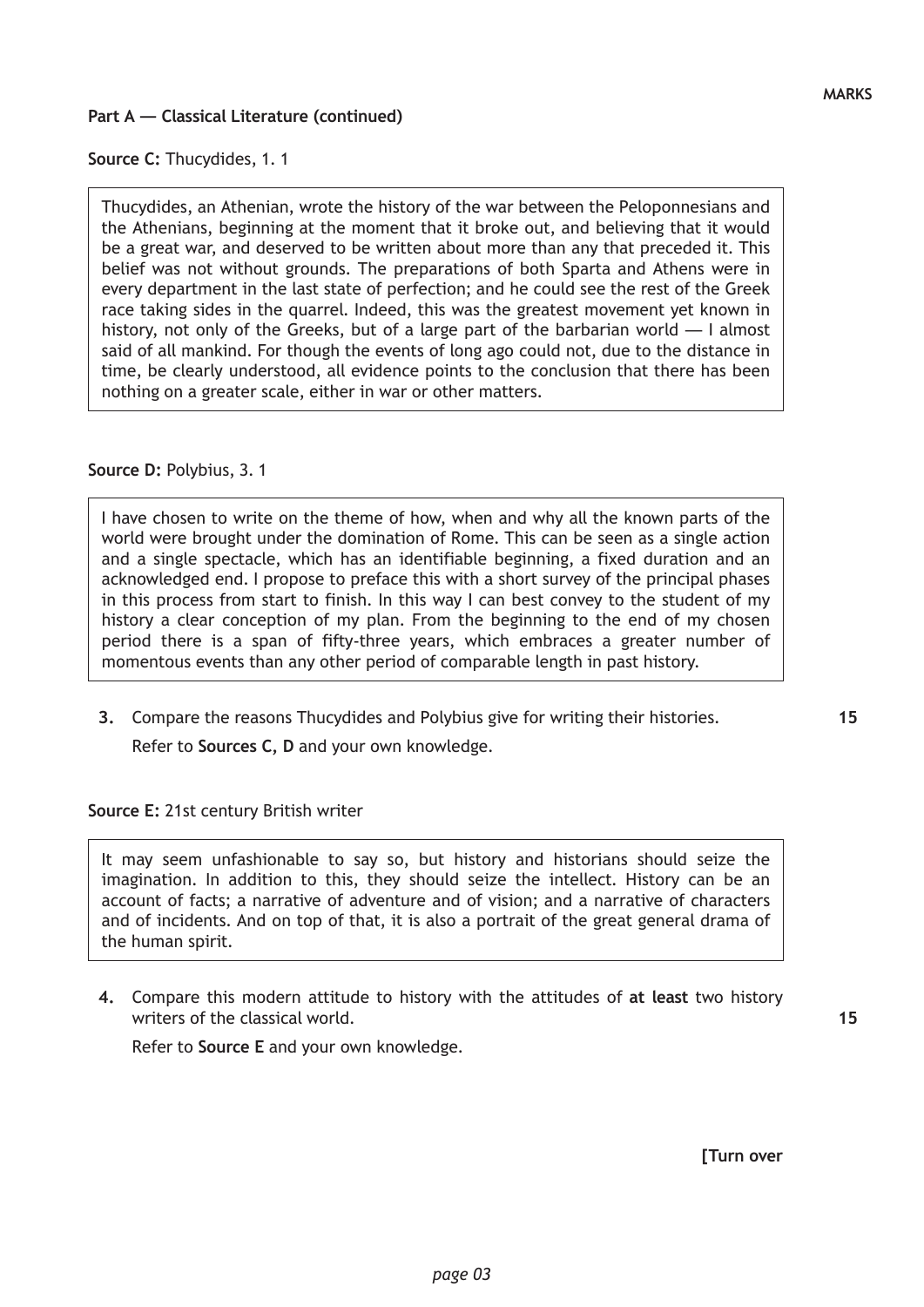## **SECTION 1 — HISTORY AND HISTORIOGRAPHY Part B — CLASSICAL SOCIETY — 50 marks**

Attempt **TWO** questions in this Part if you have studied History and Historiography.

|    | 5. The first book of Herodotus' Histories is no more than a collection of legends and<br>folktales dressed up as history.'<br>How valid is this statement?<br>Refer to the <i>Histories</i> of Herodotus and your own knowledge.                      | 25 |
|----|-------------------------------------------------------------------------------------------------------------------------------------------------------------------------------------------------------------------------------------------------------|----|
|    | <b>6.</b> The achievements of Rome's seven kings were all necessary steps in the city<br>becoming the most powerful state in ancient Latium.'<br>Discuss, with reference to Livy's History, and your own knowledge.                                   | 25 |
| 7. | 'Polybius' description of events from the battle of Trebia to the battle of Cannae<br>allows us to easily appreciate the reasons for Hannibal's success.'<br>How valid is this statement?<br>Refer to the History of Polybius and your own knowledge. | 25 |
| 8. | 'Tacitus unjustifiably idealises Germanicus and his wife.'<br>Discuss, with reference to The Annals of Tacitus, and your own knowledge.                                                                                                               | 25 |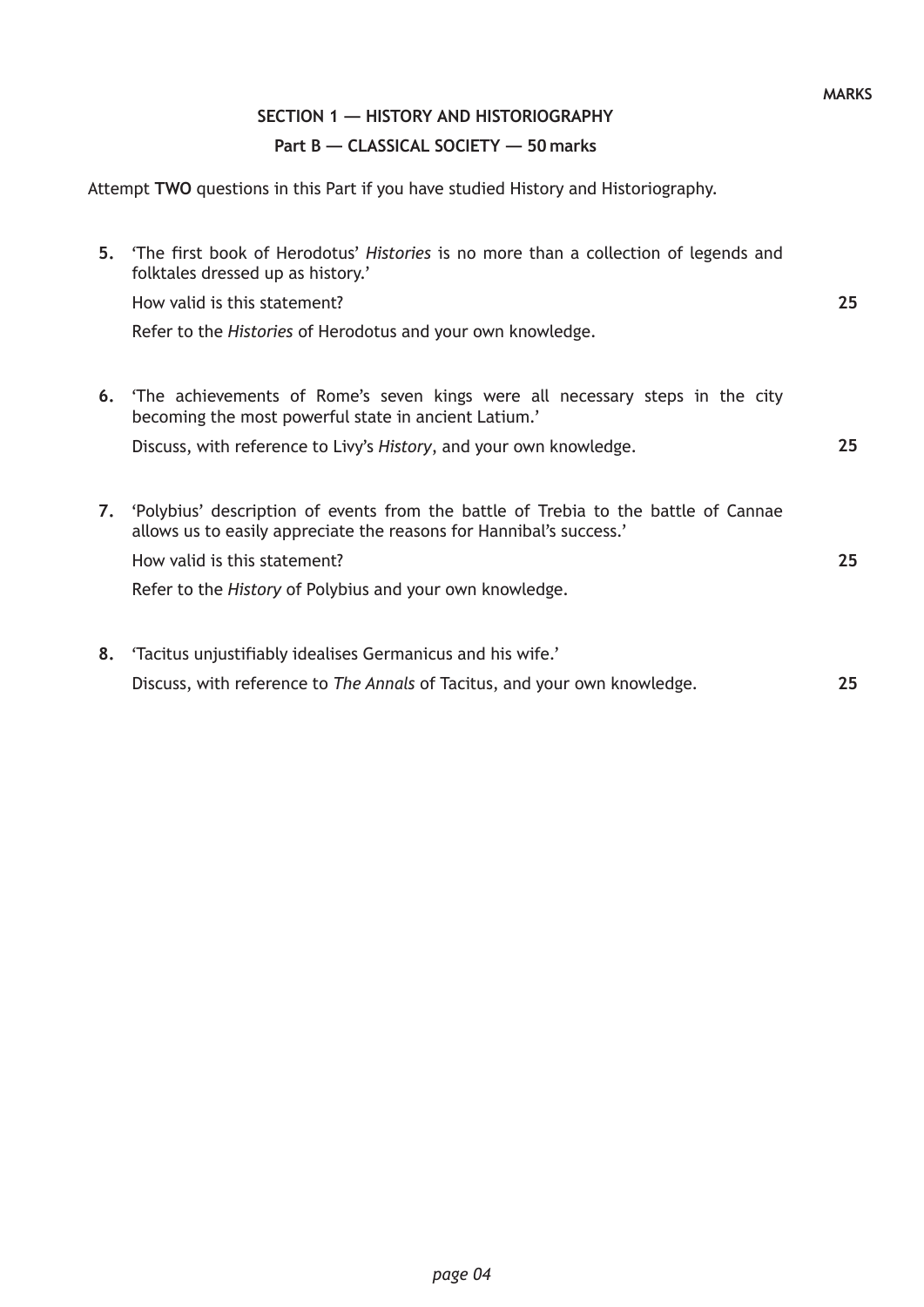**[Turn over for next question**

**DO NOT WRITE ON THIS PAGE**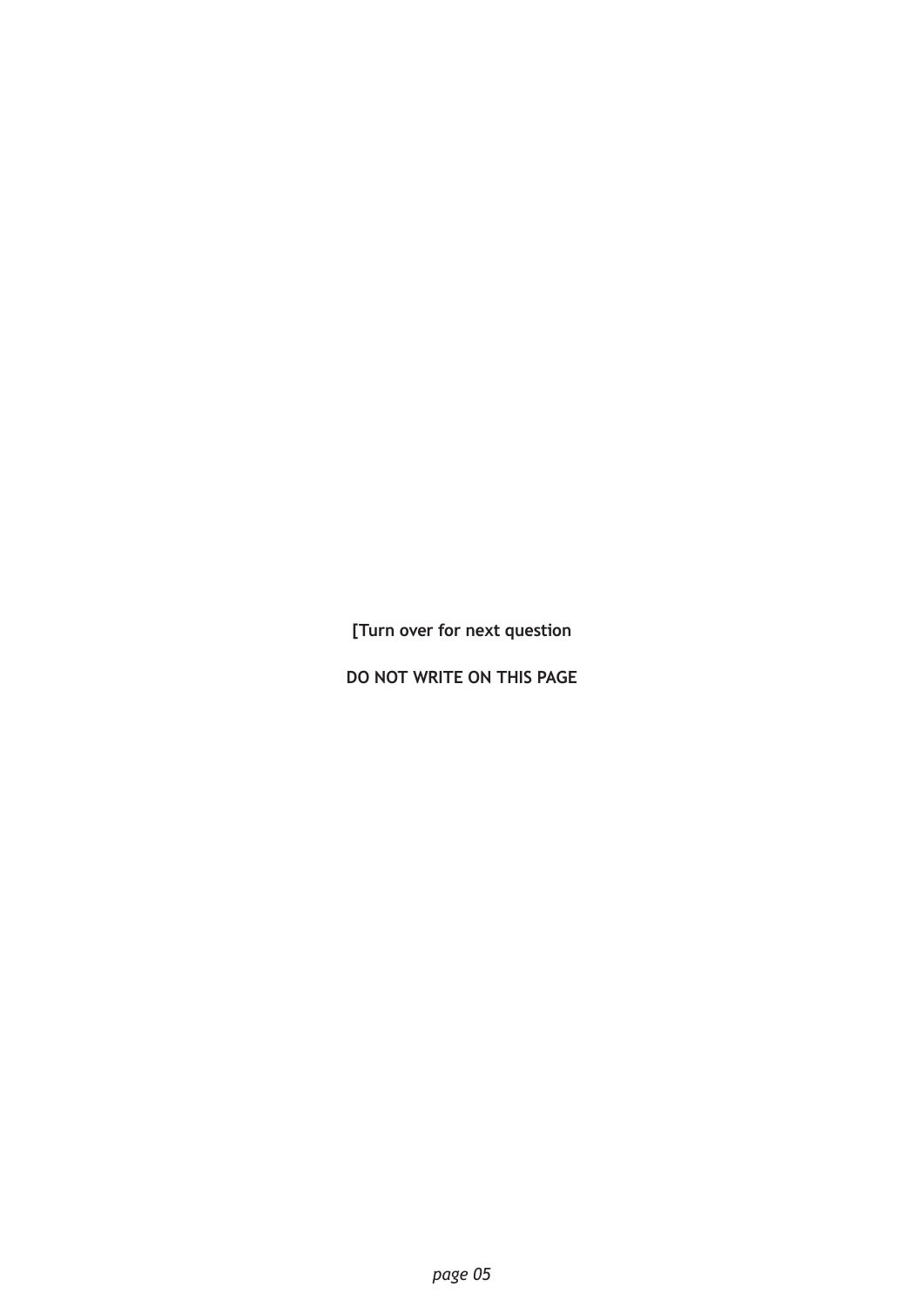## **SECTION 2 — INDIVIDUAL AND COMMUNITY Part A — CLASSICAL LITERATURE — 50 marks**

Attempt **ALL** questions in this Part if you have studied Individual and Community.

Study the sources below and attempt the questions which follow.

**Source A:** from Plato, *Republic* 2. 373 b–e

Socrates said, 'So now we should take our original city, what you earlier called the city of pigs, which met our basic needs. But that is no longer enough – we must swell our city beyond just what we need. We'll add poets, dancers, craftsmen, jewellery makers, teachers, doctors and cooks.'

Glaucon said, 'We will need more land to provide for all this.'

'Yes indeed,' responded Socrates, 'and our neighbours will look at our land too if they also are swelling their city, so we will need soldiers, or guardians, to protect our land, and if necessary take that of our neighbours.'

**9.** In what ways is Plato's account of the evolution of early city-states important in his development of the perfect city?

Refer to **Source A** and your own knowledge.

**Source B:** from Aristotle, *Politics* 2. 9

The constitution of the Spartans is no longer working properly for a number of reasons. Firstly, they choose their office holders from the whole body of citizens. As a result, the office often passes to poor men, who being badly off, are open to take bribes, and who are too ignorant to reach sensible decisions. The power given to these magistrates is too great, and as a result they often terrorise other office holders, and so Sparta has changed from an aristocracy, or rule of the best, to a democracy, or rule of the mob. I do not mean that the fact that the whole people choose the magistrates is in itself wrong - it is the fact that they choose unwisely that is the problem.

**10.** To what extent does this extract reveal Aristotle's attitude to democracy? Refer to **Source B** and your own knowledge.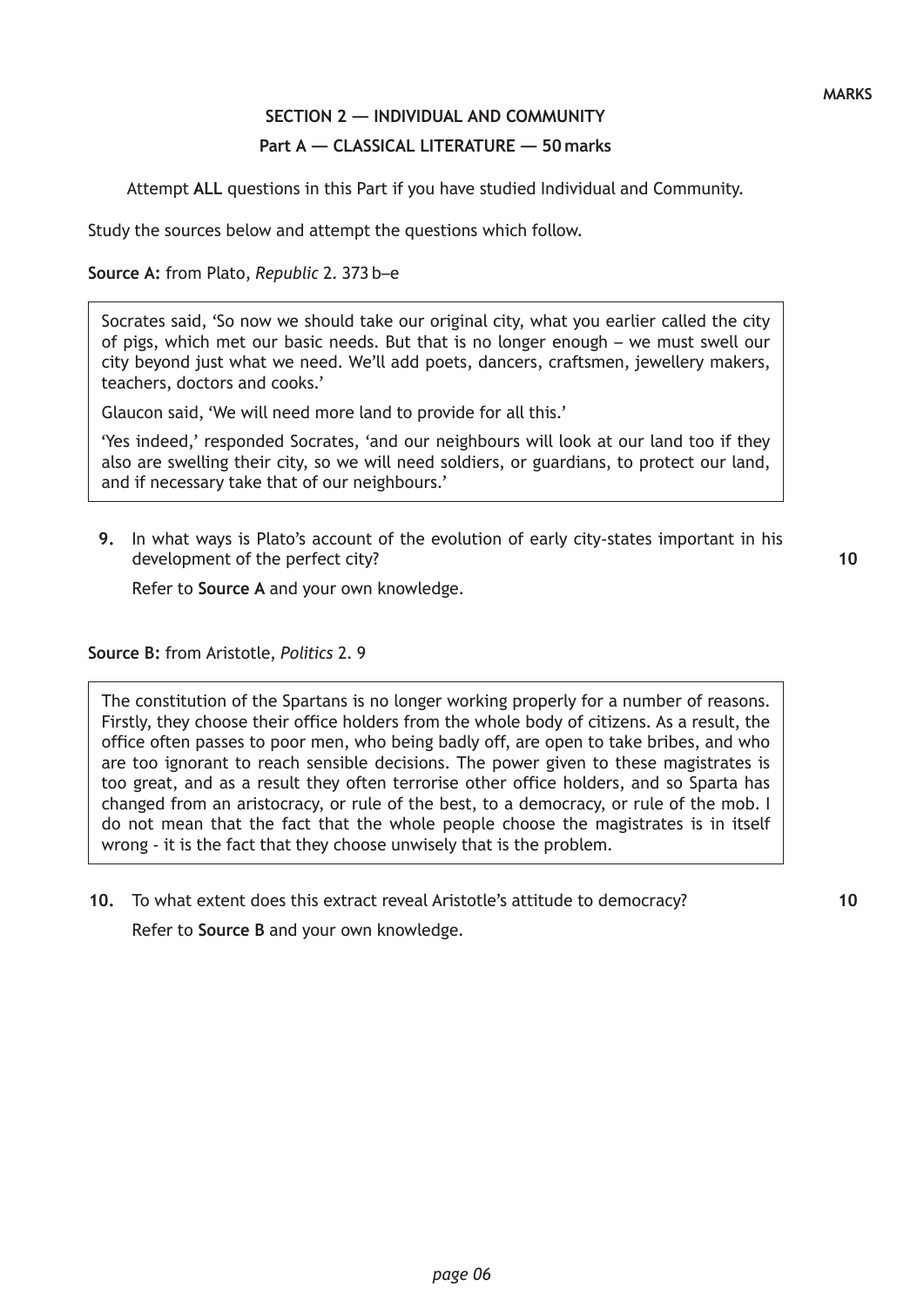#### **Source C:** from Plato, *Republic* 3. 414c–415b

Glaucon said, 'Now Socrates could you give me an example of a noble lie which it is permissible to tell in order to persuade the guardians, or more likely the ruled, to accept a course of action which is for the best, but which they may not like?'

Socrates replied, 'I am shaking with shame as I say this, but here is one. It is permissible to convince the warriors and guardians that they dreamed the education and rearing which we gave them, and that they experienced it as young men in the depth of the earth, and that the earth, as if it were a mother or nurse to them, made them ready to rule. Furthermore, it is permissible to tell those who are not to rule, that their rulers were fashioned out of gold in the depth of the earth, and that this is why they are in power over them.'

#### **Source D:** from Cicero, *De Officiis* 3. 49

The Athenian statesman Themistocles had a plan which would advance the standing of the state. He told the people of Athens he had a plan which would benefit them, but that it could not be revealed. He told the respected politician Aristides his plan – to burn the fleet of their rival Sparta before they declared war, thus catching their enemy off guard. Aristides told the Athenian people that the plan was indeed to their advantage but was dishonourable, but did not reveal the plan itself. Without learning more of the plan, the Athenians rejected the plan as it involved dishonest behaviour. The Athenians were wise to do this. So let it be established that it is never acceptable for the state to perform a dishonourable act, as this saps the moral strength of the state, and discredits it.

**11.** Compare the views of Plato and Cicero on the morality of state deception.

Refer to **Sources C, D** and your own knowledge.

**Source E:** from a newspaper article, published in 2016

We might agree that education is at the core of what makes an effective state. This in turn produces a good citizen. Traditionally, education was about gaining the skills and qualifications for the workplace. Later, education came to be seen as a vehicle for social mobility — to allow people to improve their status and wealth in society. Today, we see education now as more about personal fulfilment and following our interests.

**12.** Compare this modern view of education with the views of Plato.

Refer to **Source E** and your own knowledge.

**15**

**15**

**[Turn over**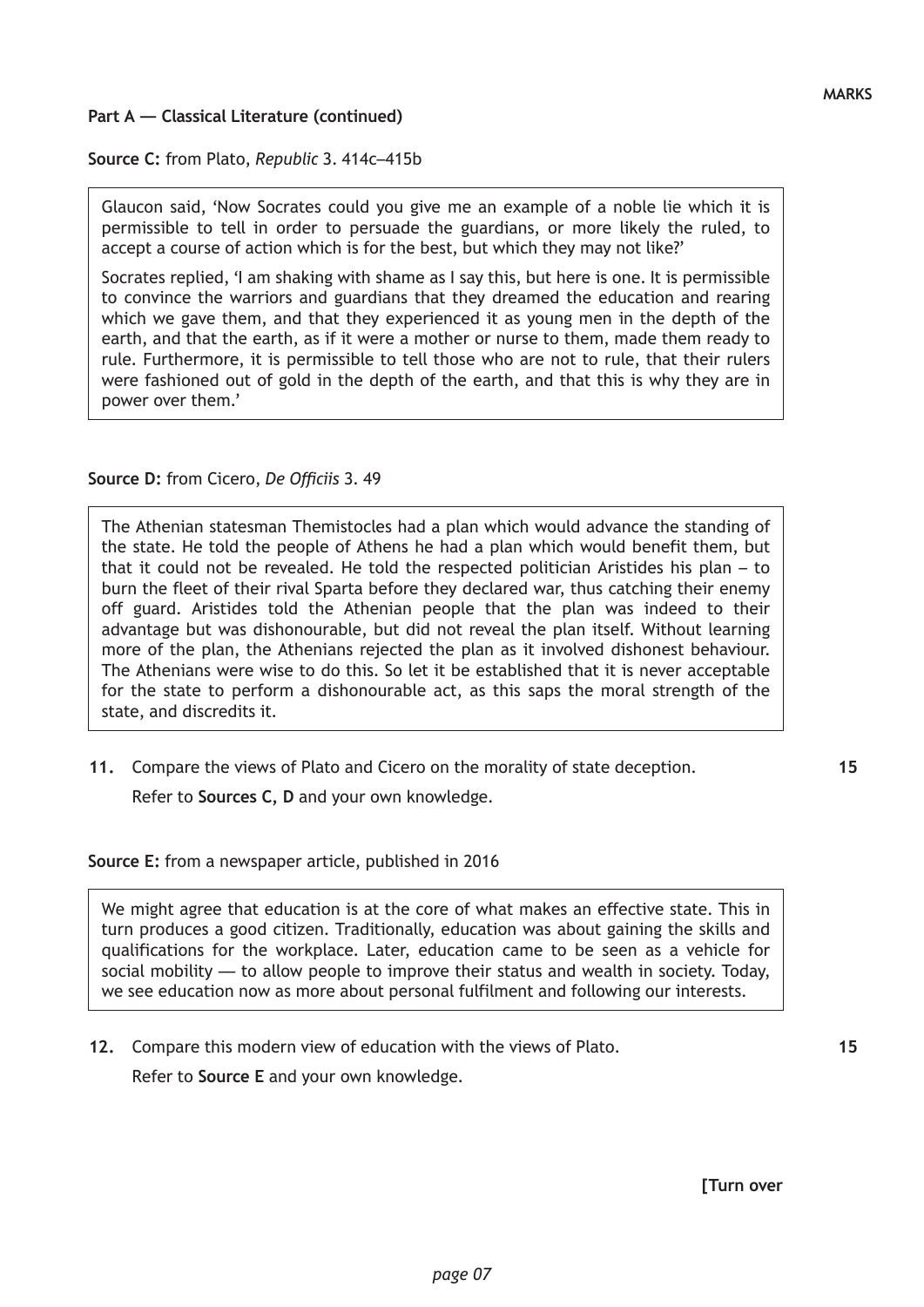## **SECTION 2 — INDIVIDUAL AND COMMUNITY Part B — CLASSICAL SOCIETY — 50 marks**

Attempt **TWO** questions in this Part if you have studied Individual and Community.

|     | 13. 'Life in Plato's Republic for both rulers and ruled would be unbearable.'<br>How valid is this statement?<br>Refer to any relevant parts of Plato's Republic and your own knowledge. | 25 |
|-----|------------------------------------------------------------------------------------------------------------------------------------------------------------------------------------------|----|
| 14. | The concept of what is "natural" forms the foundation of Aristotle's view of society<br>and government.'                                                                                 |    |
|     | Discuss this statement with reference to relevant parts of Aristotle's Politics and your<br>own knowledge.                                                                               | 25 |
| 15. | 'In De Officiis, Cicero fails in his attempt to prove that there is no need for a<br>politician to ever perform a dishonourable act.'                                                    |    |
|     | How valid is this statement?                                                                                                                                                             | 25 |
|     | Refer to any relevant parts of Cicero's work and your own knowledge.                                                                                                                     |    |
|     | 16. The problems faced by political thinkers in the classical world, and the solutions<br>offered by Plato, Aristotle and Cicero, provide useful lessons for all-time.'                  |    |
|     | Discuss, with reference to any relevant classical source(s), and your own knowledge.                                                                                                     | 25 |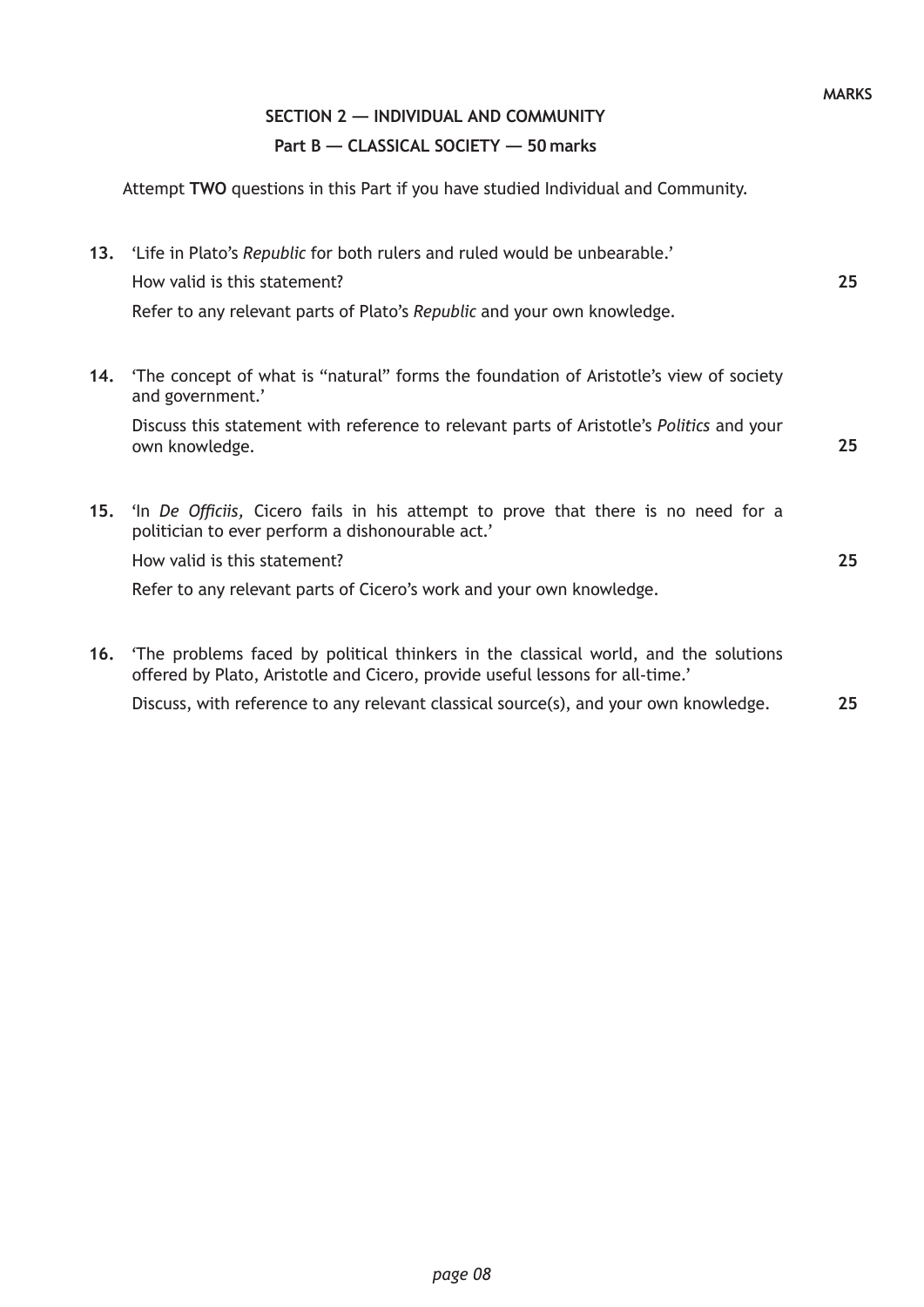**[Turn over for next question**

**DO NOT WRITE ON THIS PAGE**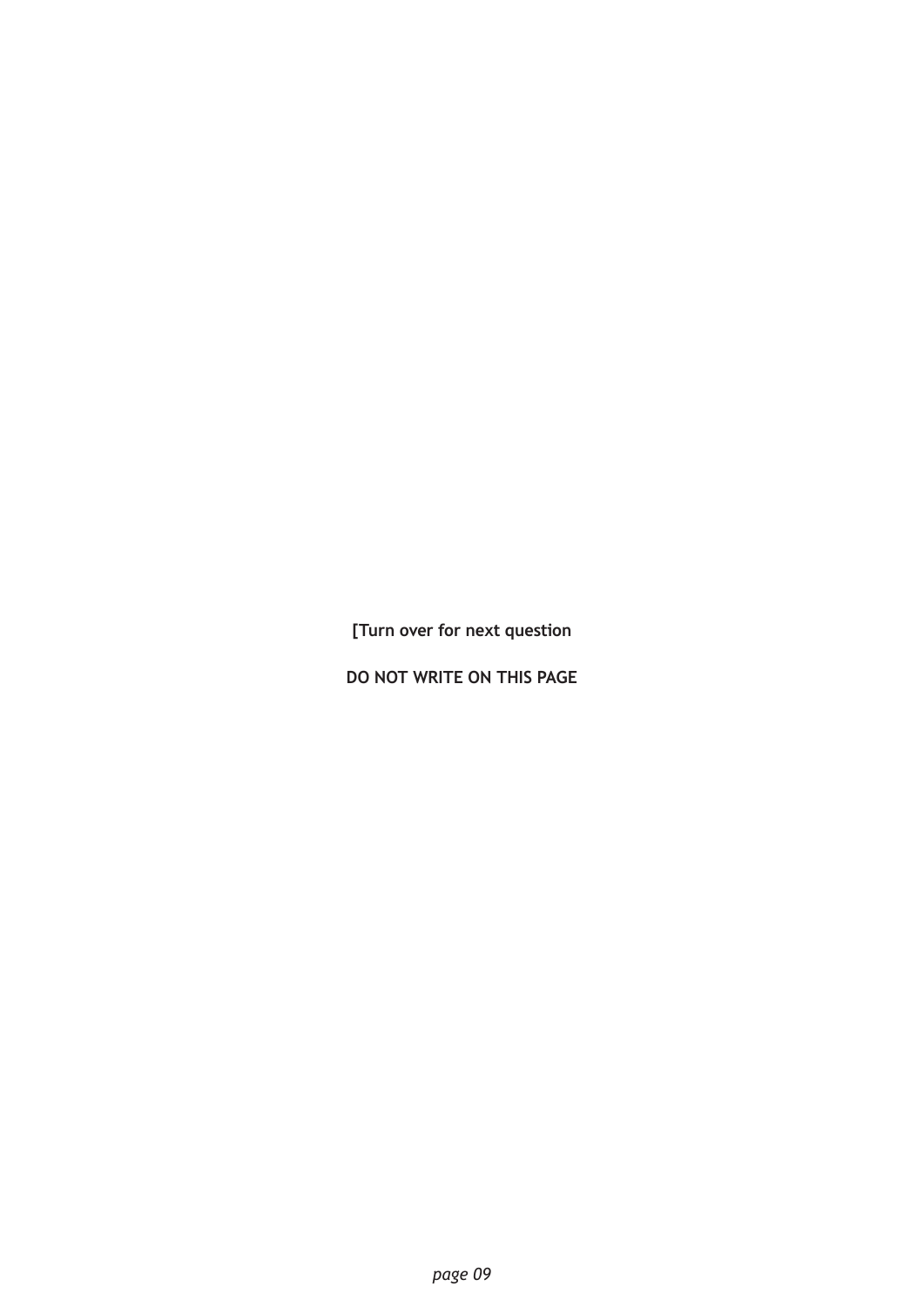## **SECTION 3 — HEROES AND HEROISM Part A — CLASSICAL LITERATURE — 50 marks**

Attempt **ALL** questions in this Part if you have studied Heroes and Heroism.

Study the sources below and attempt the questions which follow.

**Source A:** Homer, *Iliad* 24. 193–237

Then godlike Priam said to his wife, 'I will go. Do not try to hold me back. If it were a mortal man that told me this, one of the seers who divine from sacrifice, or the priests we would call it false and reject it. But I have heard the god's voice with my own ears and looked at her face-to-face, so I shall go now. If it is my fate to die beside the ships of the Achaeans, then I welcome it — Achilles can kill me outright, once I have taken my son in my arms and filled my need to mourn him.'

He brought out gold, weighing out ten talents in all, and two gleaming tripods and a cup of great beauty which the men of Thrace had given him when he made a royal visit — but he did not spare even this treasure of his house, as his heart was filled with the desire to win release for his dear son.

**17.** To what extent does Priam act according to heroic values?

Refer to **Source A** and your own knowledge.

**Source B:** Homer, *The Odyssey* 6. 20–55

Athene drifted in like a breath of wind to where the girl slept and spoke to her as she dreamed. 'Nausicaa,' the goddess said, 'how could your mother have a child so careless? The shining clothes are lying away uncared for, while your marriage is not far off, when you should be in your glory for clothes to wear, and provide too for those who attend you. It is from such things that a good reputation among people springs up, giving pleasure to your father and the lady, your mother.' And the next morning Nausicaa went through the house to give word to her dear father and mother. She found her mother, the queen, sitting by the fireside with her attendant women turning sea-purple yarn on a distaff; and she met her father as he was going out of the door to the council of nobles, where the proud people of Phaeacia used to summon him.

**18.** In what ways does this scene help us to understand the life of a woman in heroic society?

Refer to **Source B** and your own knowledge.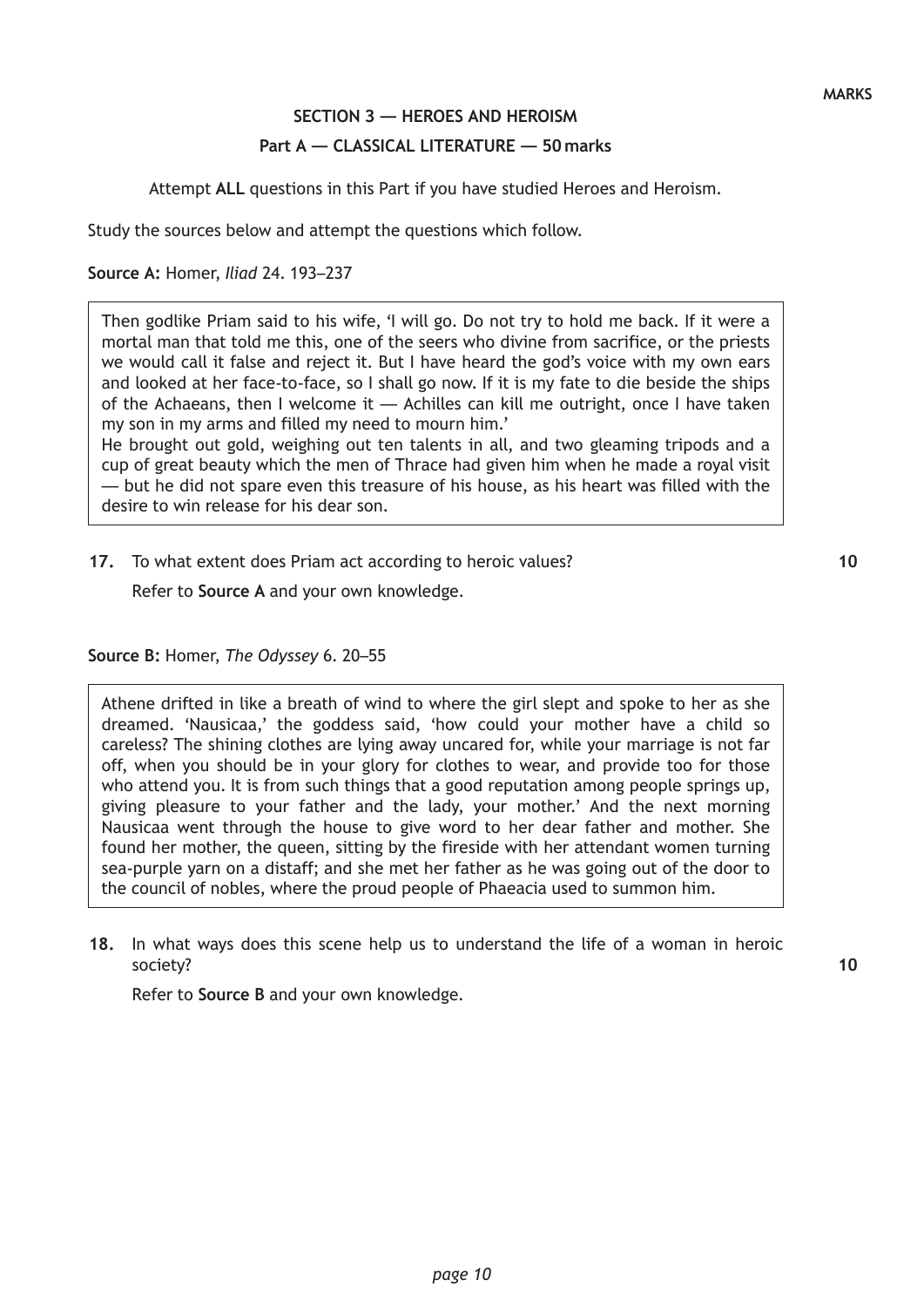**Source C:** Homer, *Iliad* 1. 352–422

'Mother,' said Achilles, 'since it was you that bore me, if only to a life doomed to shortness, surely honour should have been granted to me by Olympian Zeus. But now he has shown me not even the slightest honour. Agamemnon has dishonoured me: he has taken my prize with his own hands, and keeps it for himself. Go to Zeus and ask him to bring aid to the Trojans and to pen the Greeks back by the shore and their ships amid much slaughter.' Then Thetis answered with her tears falling: 'Oh my child, if only you could sit by your ships without tears and sorrow. But I shall go myself to snowcapped Olympus and make this appeal to Zeus, in the hope that he will grant it. But you now must sit close by your speedy ships and continue your rage against the Greeks and withdraw completely from the fighting.'

#### **Source D:** Virgil, *Aeneid* 2. 594–619

Venus said to me, 'O my son, why this wild anger? Where is all the love you used to have for me? Will you not go first and see where you have left your father, crippled with age, and find whether your wife Creusa is still alive, and your son Ascanius? The whole Greek army is prowling all around them and they would have been carried off by the flames or slashed by the swords of the enemy if my loving care were not defending them. It is not the hatred of Helen that is overthrowing all this wealth and laying low the topmost towers of Troy, nor is it Paris although you all blame him, it is the gods, the cruelty of the gods. You are my son, do not be afraid to do what I command you, and do not disobey me. It is Jupiter himself who is rousing the Greeks against the armies of Troy. Escape, my son, escape with all haste.'

**19.** Compare the Greek and Roman heroic values illustrated in these sources.

Refer to **Sources C, D** and your own knowledge.

**Source E:** An American musician, 21st Century

Heroes represent the best of ourselves, respecting that we are human beings. A hero can be anyone, from an inspirational leader of nations to your classroom teacher: anyone who can show courage when faced with a problem. A hero is someone who is willing to help others in his or her best capacity.

**20.** Compare this modern attitude to heroism with the classical views you have studied. Refer to **Source E** and your own knowledge.

**15**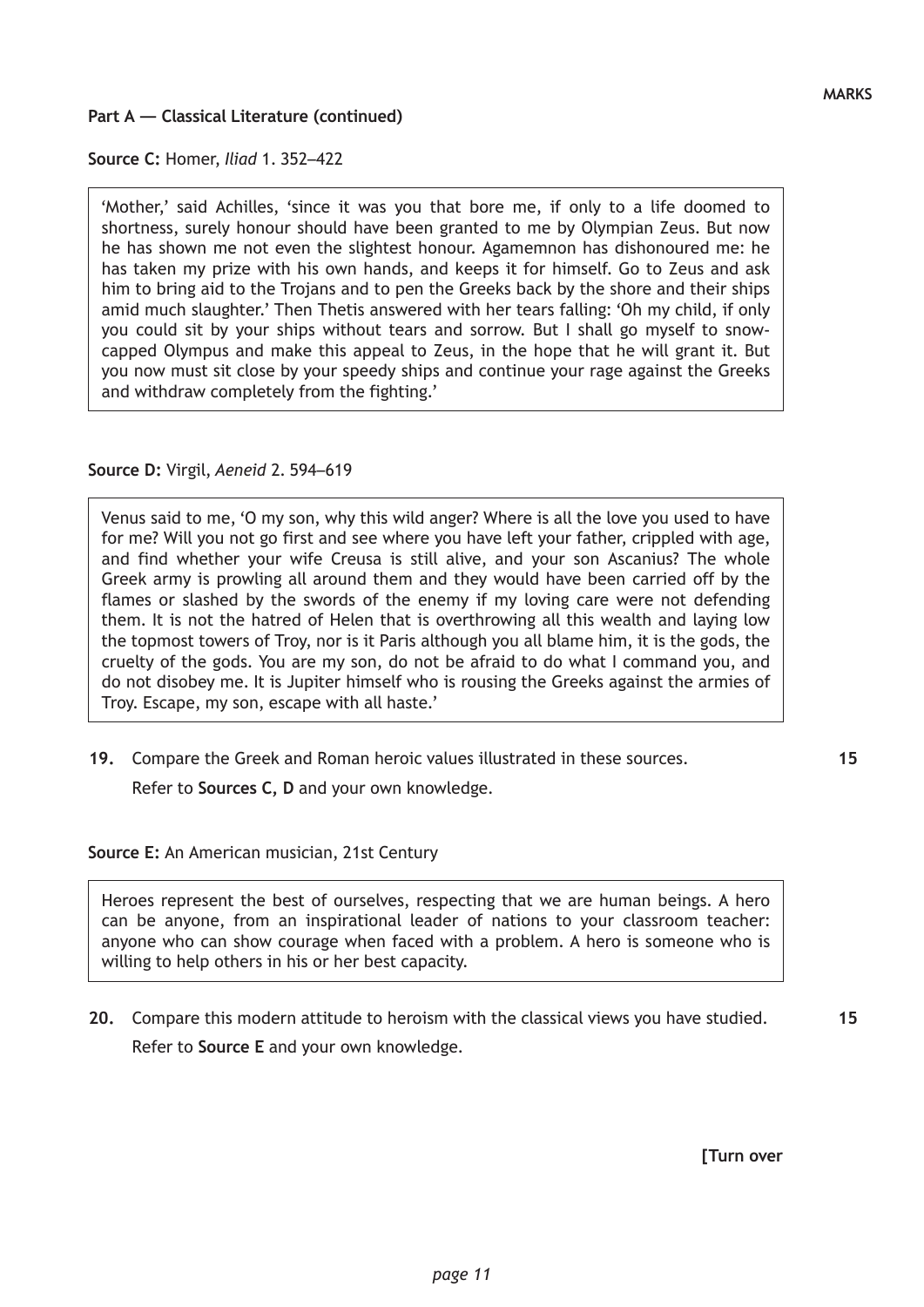# **SECTION 3 — HEROES AND HEROISM**

## **Part B — CLASSICAL SOCIETY — 50 marks**

Attempt **TWO** questions in this Part if you have studied Heroes and Heroism.

| 21. | 'Homer's Odysseus is an example of a very successful anti-hero.'                                       |    |
|-----|--------------------------------------------------------------------------------------------------------|----|
|     | How valid is this statement?                                                                           | 25 |
|     | Refer to The Odyssey by Homer and your own knowledge.                                                  |    |
| 22. | 'Aeneas was a perfect role model for the Roman people.'                                                |    |
|     | Discuss, with reference to The Aeneid by Virgil and your own knowledge.                                | 25 |
| 23. | <i>'The Trojan Women</i> makes it clear that there was no morality in the world of heroic<br>warfare.' |    |
|     | How valid is this statement?                                                                           | 25 |
|     | Refer to Trojan Women by Euripides and your own knowledge.                                             |    |
| 24. | 'The Heroides presents a new perspective on heroism in the classical world.'                           |    |
|     | Discuss, with reference to Heroides by Ovid and your own knowledge.                                    | 25 |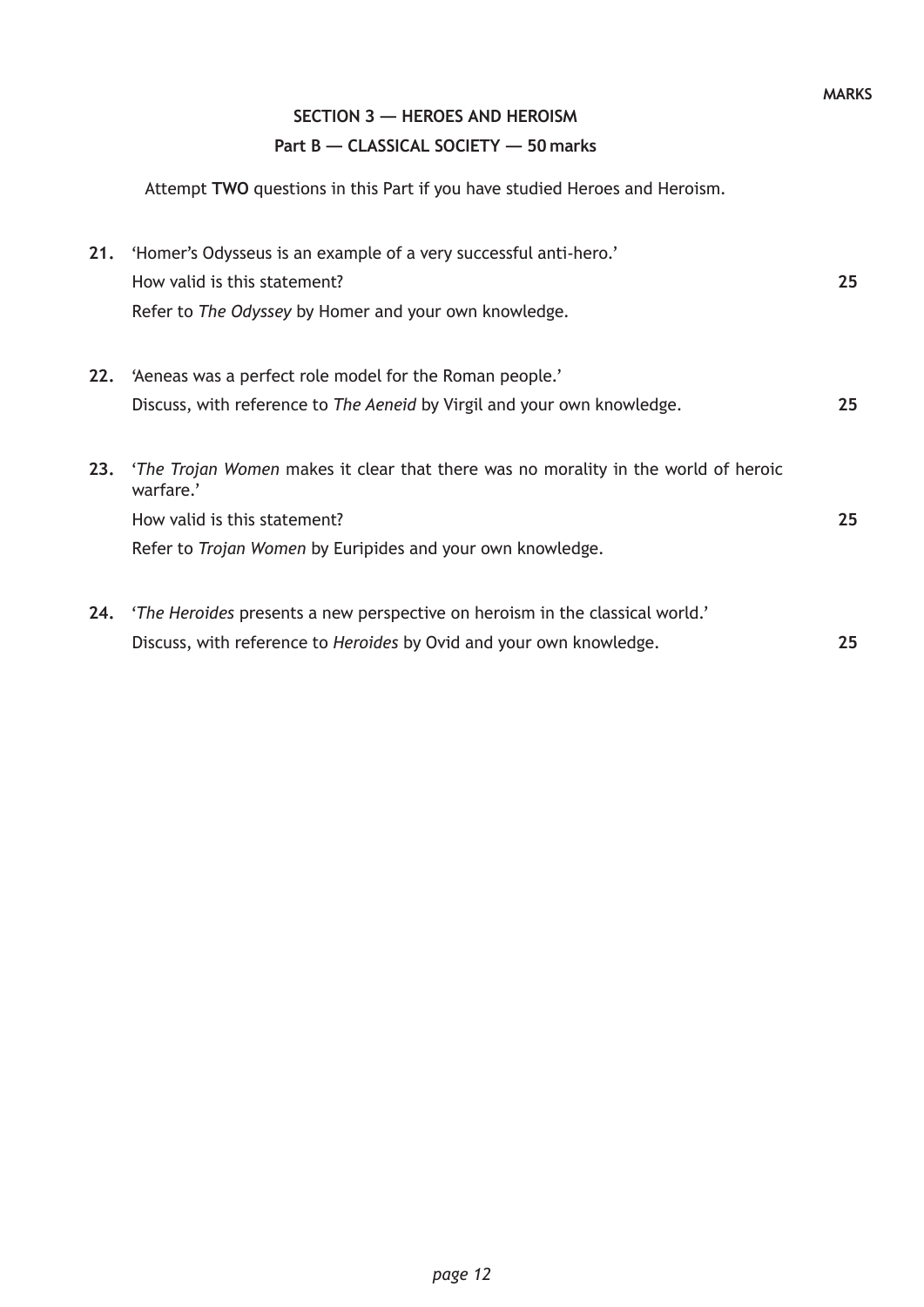**[Turn over for next question**

**DO NOT WRITE ON THIS PAGE**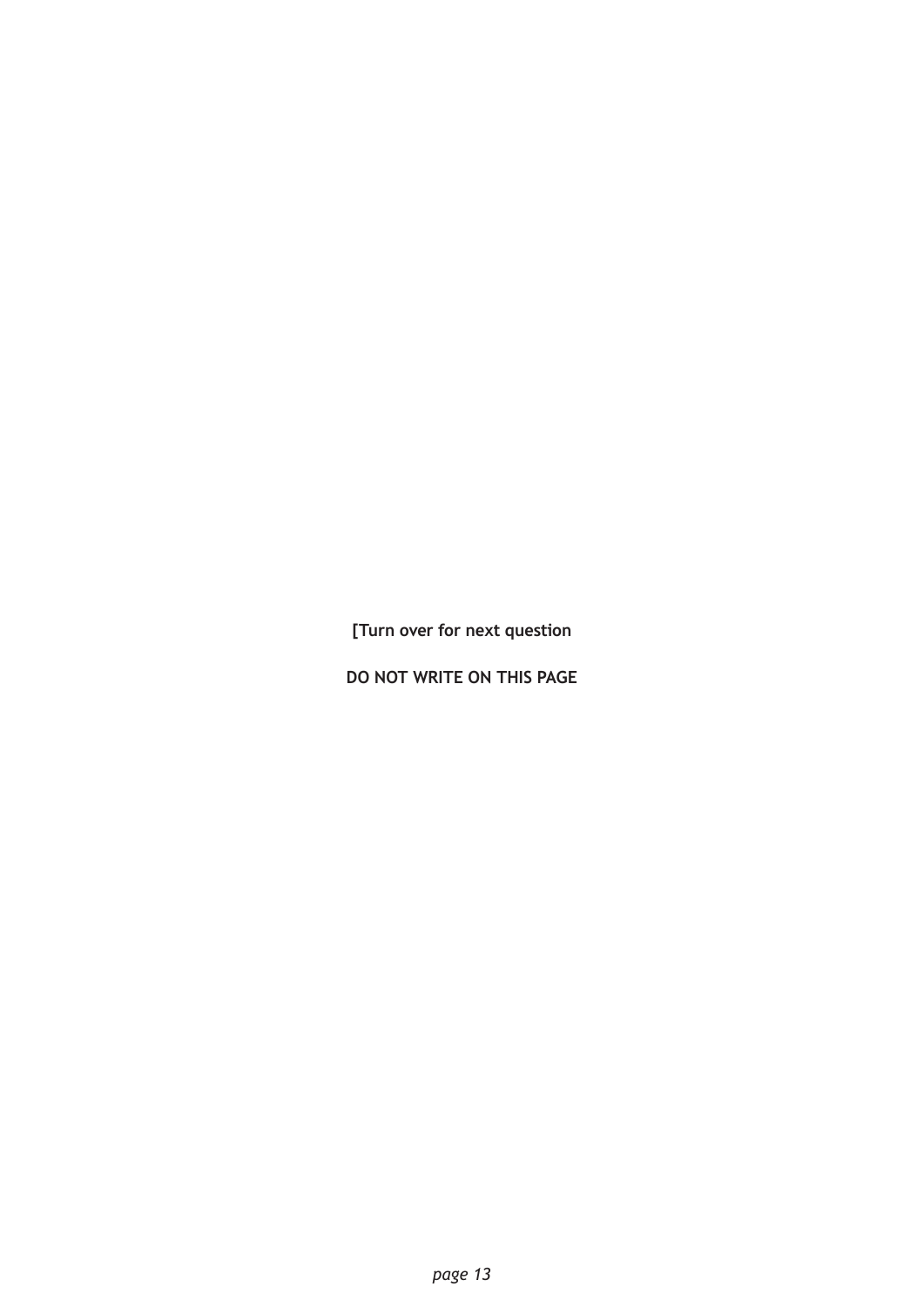## **SECTION 4 — COMEDY, SATIRE AND SOCIETY Part A — CLASSICAL LITERATURE — 50 marks**

Attempt **ALL** questions in this Part if you have studied Comedy, Satire and Society.

Study the sources below and attempt the questions which follow.

**Source A:** From Aristophanes *Clouds,* 865–889

|              | Pheidippides: I will go to Socrates' school, the Thinkery. But I swear you'll be sorry for<br>this one day.                                                                                                                                                                       |
|--------------|-----------------------------------------------------------------------------------------------------------------------------------------------------------------------------------------------------------------------------------------------------------------------------------|
|              | Strepsiades: Good for you my boy! Socrates! Come out! I've brought my son to be<br>taught the Wrong Argument.                                                                                                                                                                     |
| Socrates:    | I dare say he's immature and doesn't yet know the ropes here.                                                                                                                                                                                                                     |
|              | Phedippides: (Aside) I'd like to see Socrates tied up with some, and getting a good<br>lashing.                                                                                                                                                                                   |
| Socrates:    | Did you hear his slack pronunciation - the drawl, the sagging lips? It's not<br>going to be easy to teach him to win cases and master the technicalities<br>and make good, empty debating points. And yet it's true for a high price,<br>others have managed to learn it from me. |
| Strepsiades: | Don't worry, you can teach him to argue against any justified claim at all.                                                                                                                                                                                                       |

**25.** To what extent is Aristophanes' depiction of Socrates and his philosophical ideas accurate in his play *Clouds*?

**10**

Refer to **Source A** and your own knowledge.

**Source B:** From Horace *Satires* 2.2, 20—110

To really enjoy food you must exercise to work up an appetite. The lazy man who is pale and bloated from over-eating will never enjoy his oysters and fancy fish. Those who excessively eat too richly, too frequently become ill and deprive themselves of the pleasure the food was supposed to bring. However, the other man who lives simply from time to time can switch to a better diet when in the course of the year some holiday comes around, or when he is undernourished and in need of a treat. And who will survive the troubles life throws at them? Will it be the man who has led his mind and body to expect luxury as of right or the man with few needs with a healthy mind and body?

**26.** In what ways does **Source B** illustrate the view found in the *Satires* of Horace that a life led simply is better than one given over to luxury?

Refer to **Source B** and your own knowledge.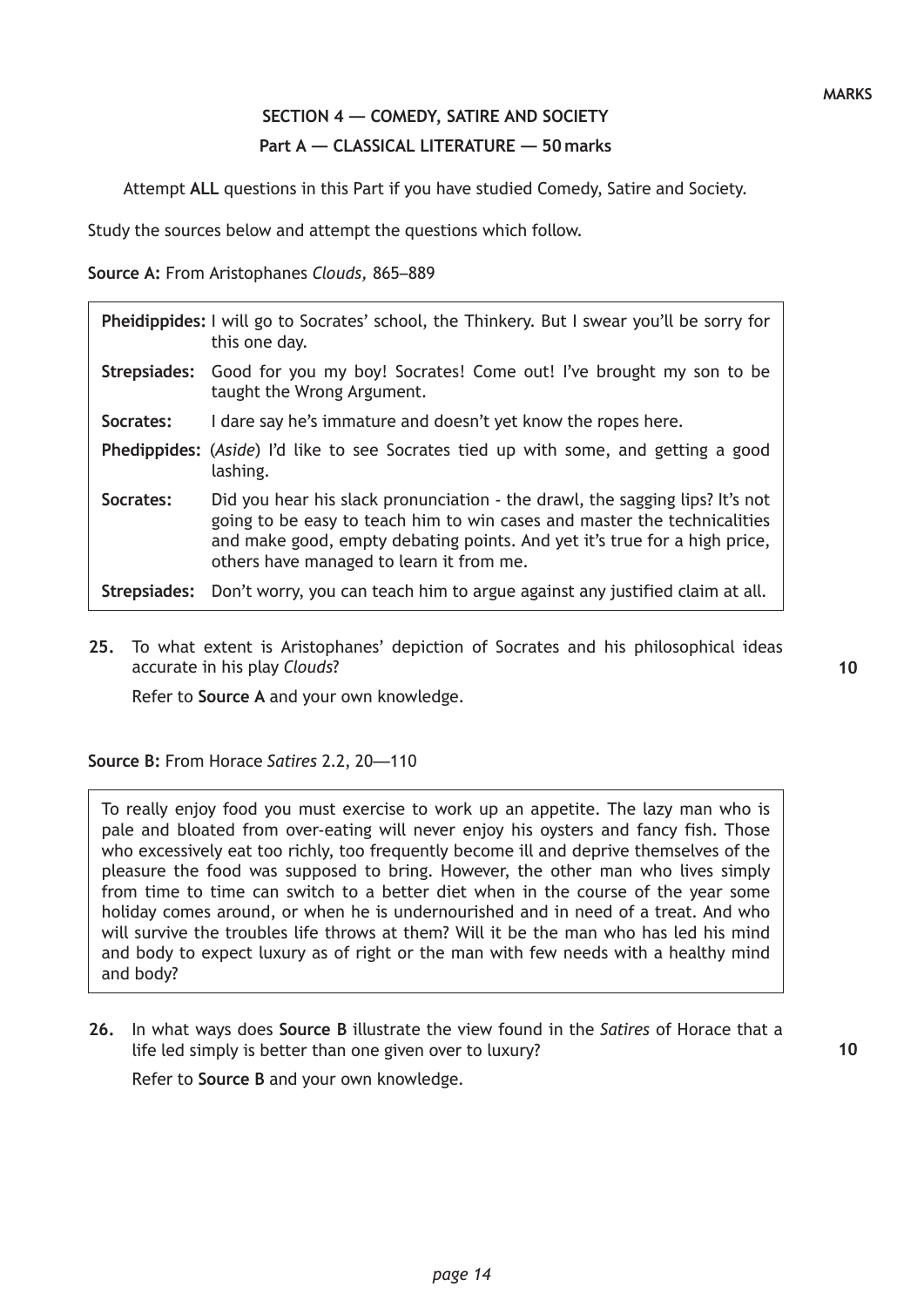#### **Source C:** From Aristophanes, *Assembly Women,* 210–228

I propose that we hand over the running of Athens to the women. They are, after all, the people to whom we look for the efficient management of our homes. Unlike men governing the city, they do not experiment with new methods of governing their homes. Women still sit down to do the roasting as they've always done. They collect water as they have always done. They manage religious festivals as they've always done. They infuriate their husbands as they have always done. They conceal lovers, have affairs and drink their wine neat as they've always done.

#### **Source D:** from Juvenal, *Satires* 6, 28–53

But marrying, Postumus? You used to be quite sane. Don't you think it better to mix with men? Men don't quarrel all night, or nag you, or complain that you don't come up to their expectations. You say with marriage you uphold the Family Encouragement Act, you want a sweet little heir. If you're in luck and you find a faithful partner, well may you go down and kiss the Tarpeian Shrine's threshold, and slaughter a gilt horned cow for Juno! Few girls are fit to serve the Corn-Goddess, or would behave in a way their fathers would approve of. Is one man enough for any woman?

**27.** Compare Aristophanes' and Juvenal's depiction of women and their role in society. Refer to **Sources C, D** and your own knowledge.

**Source E:** Extract from a modern magazine

All politicians are corrupt! To become politically powerful, you must become politically corrupt. These people are more successful in government, because they are willing to carry out dubious actions for their own personal gain. People with a more honest, moral code could never behave in this way to achieve political success.

**28.** Compare this modern attitude towards politicians and politics with that found in Aristophanes' plays.

Refer to **Source E** and your own knowledge.

**[Turn over for next question**

**15**